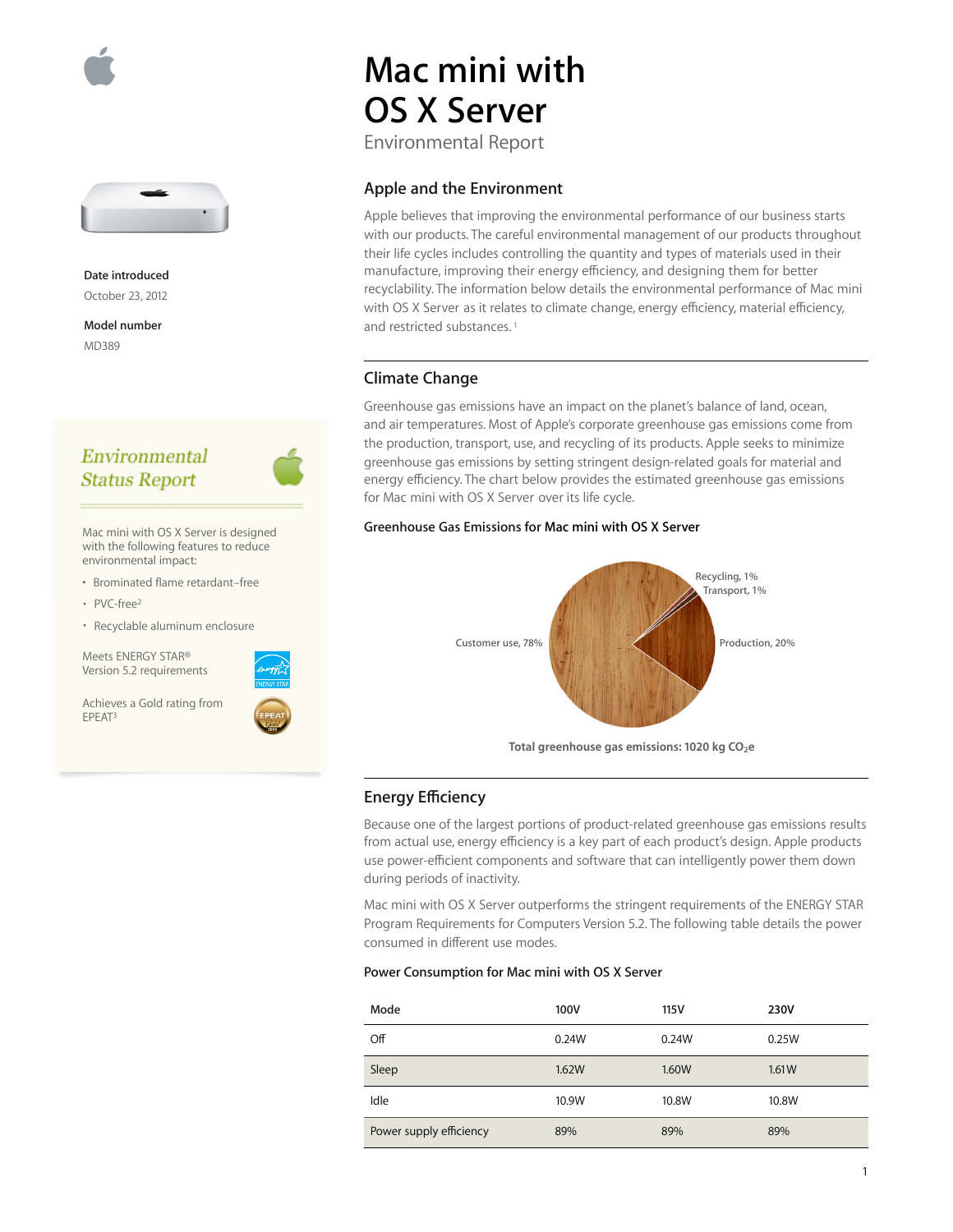### **Material Efficiency**

Apple's ultracompact product and packaging designs lead the industry in material efficiency. Mac mini with OS X Server uses 68 percent less plastic than the first generation as well as a compact and highly recyclable aluminum enclosure, making it one of the most material-efficient desktop computers available. The chart below details the materials used in Mac mini with OS X Server. 4

#### **Material Use for Mac mini with OS X Server**



#### **Packaging**

The corrugate and paperboard packaging for Mac mini with OS X Server is made from at least 50 percent recycled content, derived primarily from post-consumer sources. The following table details the materials used in its packaging.

#### **Packaging Breakdown for Mac mini with OS X Server (U.S. Configurations)**

| Material                                    | Retail box | Retail and<br>shipping box |
|---------------------------------------------|------------|----------------------------|
| Paper (corrugate, paperboard, molded fiber) | 285q       | 762g                       |
| Other plastics                              | 9g         | 9q                         |

## **Restricted Substances**

Apple has long taken a leadership role in restricting harmful substances from its products and packaging. As part of this strategy, all Apple products comply with the strict European Directive on the Restriction of the Use of Certain Hazardous Substances in Electrical and Electronic Equipment, also known as the RoHS Directive. Examples of materials restricted by RoHS include lead, mercury, cadmium, hexavalent chromium, and the brominated flame retardants (BFRs) PBB and PBDE. Mac mini with OS X Server goes even further than the requirements of the RoHS Directive by incorporating the following more aggressive restrictions:

• BFR-free

- PVC-free internal cables
- PVC-free AC power cord available in all regions except China and South Korea



Mac mini with OS X Server retail packaging uses 15 percent less volume than the firstgeneration Mac mini Server and uses no expanded polystyrene (EPS).